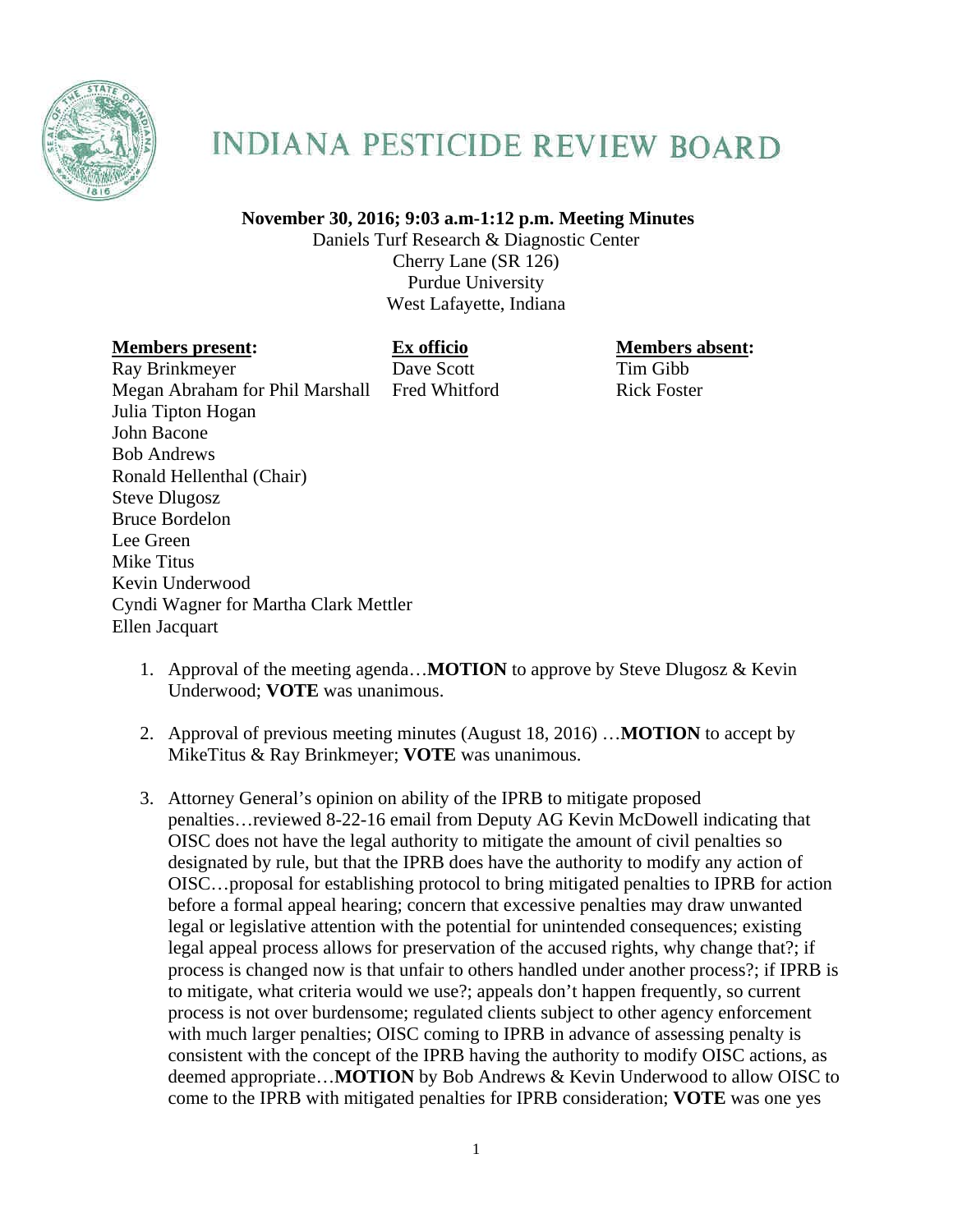and eleven no; motion did not pass…the three member IPRB administrative law judge panel designated to hear appeals volunteered to continue to serve to hear the three pending appeals; requested that all three appeal hearings be scheduled on the same day for expediency and convenience.

- 4. Discussion of individual and business liability /penalty for violation…OISC seeking input on whether to assess civil penalties to responsible individual or the commercial business/employer; business should not be able to pass on penalty assessment to employees; it is up to business to recoup penalty from employee if that is their position; similar to insurance coverage and liability, it is the business not the individual that settles that liability; OISC should send violation notice letters to both the business and the responsible applicator, but the penalty should go to the business; does accumulation of violation number  $1<sup>st</sup>$ ,  $2<sup>nd</sup>$ ,  $3<sup>rd</sup>$ , etc. accumulate for the business or the individual applicator?; multiple violations for the same company suggests a systemic problem with the business operation, so the violation number should accumulate for the business, not the individual…**MOTION** by Steve Dlugosz & Ellen Jacquart to assess civil penalty and send letter of violation to the business, and copy the individual or applicator as needed; **VOTE** was unanimous.
- 5. Review of cases involving civil penalties since the last meeting…Case # 2016/1086; question why civil penalty appeared to be so heavily mitigated; OISC usually lists in the case summary the factors that were given consideration for any mitigation.
- 6. Bulk storage and containment rule revision to exempt some disinfectant users  $\&$ discussion of regulatory intent of non-bulk activities at bulk storage facilities…if we exempt bulk disinfectant users from containment requirements, IDEM must be notified to address these locations, if needed; **MOTION** by Ellen Jacquart and Bruce Bordelon to initiate the rule revision process for this proposal with the language distributed to the IPRB prior to meeting; **VOTE** was unanimous…IPRB determined that the regulatory intent of the requirements for pesticide handling in the bulk storage  $\&$  containment rules applied only to bulk pesticides and not pesticides stored in non-bulk quantities at the bulk facility.
- 7. IPRB work group report on dicamba regulatory response options for 2016/2017…discussion of 11-28-16 work group meeting notes distributed prior to this meeting; work group recommended: 1) make all ag use dicamba products state RUP to require certification of applicators to purchase and use them & require all dealers to be registered to sell them; 2) monitor dicamba use closely during 2017 to asses need to propose additional regulatory controls; 3) notify impacted regulated stakeholders of proposal; 4) request OISC to focus resources on compliance inspections of dicamba distribution chain…Monsanto does not support proposal of state RUP classification of dicamba products, but would support a Sec. 24C state registration to require training of applicators before use; OISC does not support the 24C proposal based on the inability to identify users prior to distribution and use; Purdue CES supports applicator training but does not on-line training as proposed on Monsanto Xtendimax label; IPRB concern about no tank mixes currently approved, history of common use of ammonium sulfate, not enough of the one label required nozzle available to growers/users, potential for misuse of older formulations of dicamba (i.e. MO during 2016 growing season); BASF supports